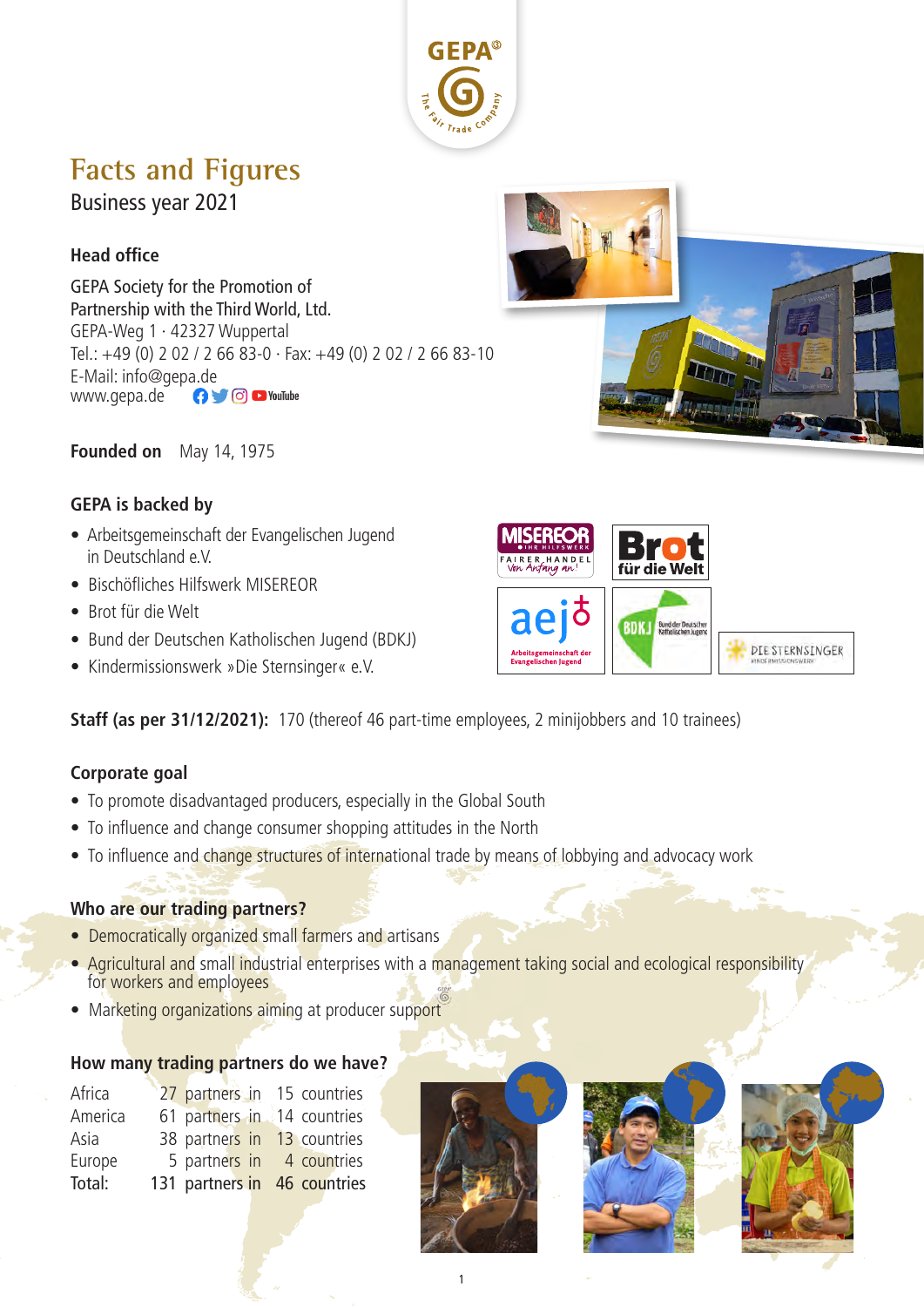

## **Our Fair Trade relationships comprise**

- Dialogue on development aims
- Payment of fair prices
- Advance payment on request
- Direct trading relationships and long-term partnerships in good and difficult times
- Advice in product development and export handling
- Promotion of Organic Agriculture

#### **Products**

Food: coffee, tea, chocolates, sweets, honey, nuts, rice, spreads, wines, etc. Non-food: soaps, candles, pyjamas, socks, basketry, textiles, a.o.





## **Turnover according to product group**

| (see graphics)         | KJ 2021 | KJ 2020 |
|------------------------|---------|---------|
| Coffee                 | 40,76 % | 41,87 % |
| Chocolate              | 25,83 % | 25,56 % |
| Other food             | 31,43 % | 30,69 % |
| Handicrafts / Non-Food | 1,98 %  | 1,88 %  |



## **Turnover per distribution channel**

| (see graphics)                                            | KJ 2021 | KJ 2020 |
|-----------------------------------------------------------|---------|---------|
| Retail trade (food) / orga-<br>nic food specialized trade | 46,14 % | 45,74 % |
| World shops and<br>action groups                          | 20,67 % | 21,73 % |
| Out-of-home-service                                       | 6,14%   | 6,59%   |
| Online-Shop                                               | 3,49 %  | 3,04 %  |
| Others                                                    | 23,56 % | 22,90 % |

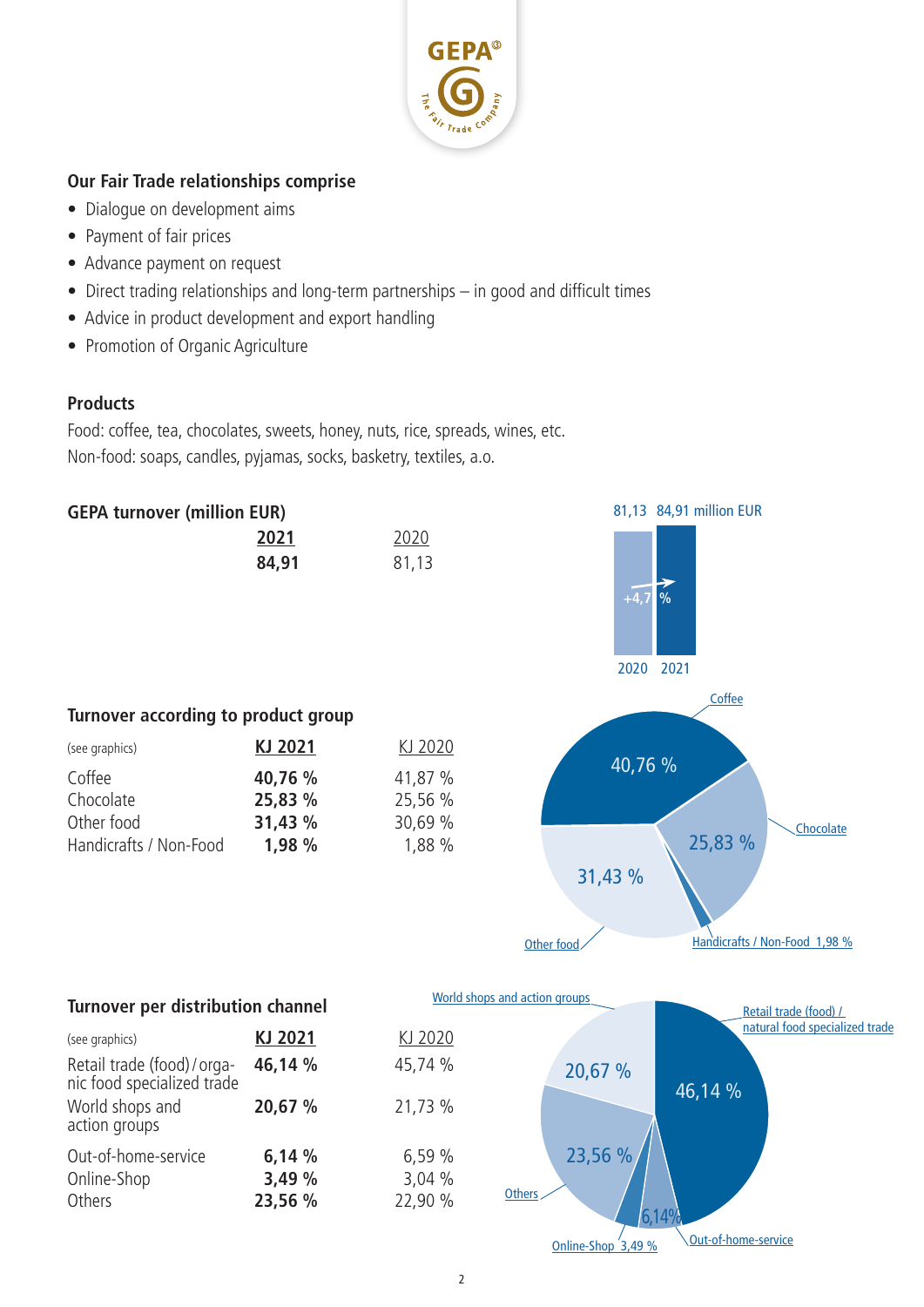

#### **More than fair: fair +**

Additional benefits on top of the general Fair Trade criteria, such as

- Eco and fair: We achieve around 86.5 per cent of our food sales with products from certified organic cultivation.
- A future for children: better chances for children through a better income for the parents.
- High Fair Trade share: our composite products like chocolates and coated candies have got a very high share of Fair Trade ingredients. In the case of many GEPA chocolate products, the Fair Trade share is already 100 per cent.
- Cocoa Plus Price: GEPA pays the partners a price that is significantly higher than the minimum price set by Fairtrade International (FLO). The partner receives at least 3,500 US dollars / t of cocoa (incl. Fairtrade and organic premium).
- Honest and transparent declaration: the raw materials purchased under fair conditions are verifiably contained in the products.
- Our contribution to climate protection: we have our CO2 emissions measured and contribute to climate protection at our trading partners' in the South. At our trading partner ATPI (former ATC) in the Philippines, over 66'550 trees have been planted.
- Cooperation with the Klimakollekte fund: With Klimakollekte, we compensate the emissions caused by the sea transport of our coffee range and, among other things, we finance energy-efficient ovens at KCU, our coffee partner in Tanzania. Our honey range is completely climate-neutral, from the comb to the jar.
- Fund for trading partners: In 2017, GEPA launched a fund to finance small projects of trading partners (such as climate protection, human rights and organic conversion projects). In 2021, partners received special support during the pandemic.
- Added value at the source: We offer around 41 foods that are processed, filled and packaged at the source. All handicraft products are manufactured in the countries of origin.

For more information, please visit: www.fair-plus.de